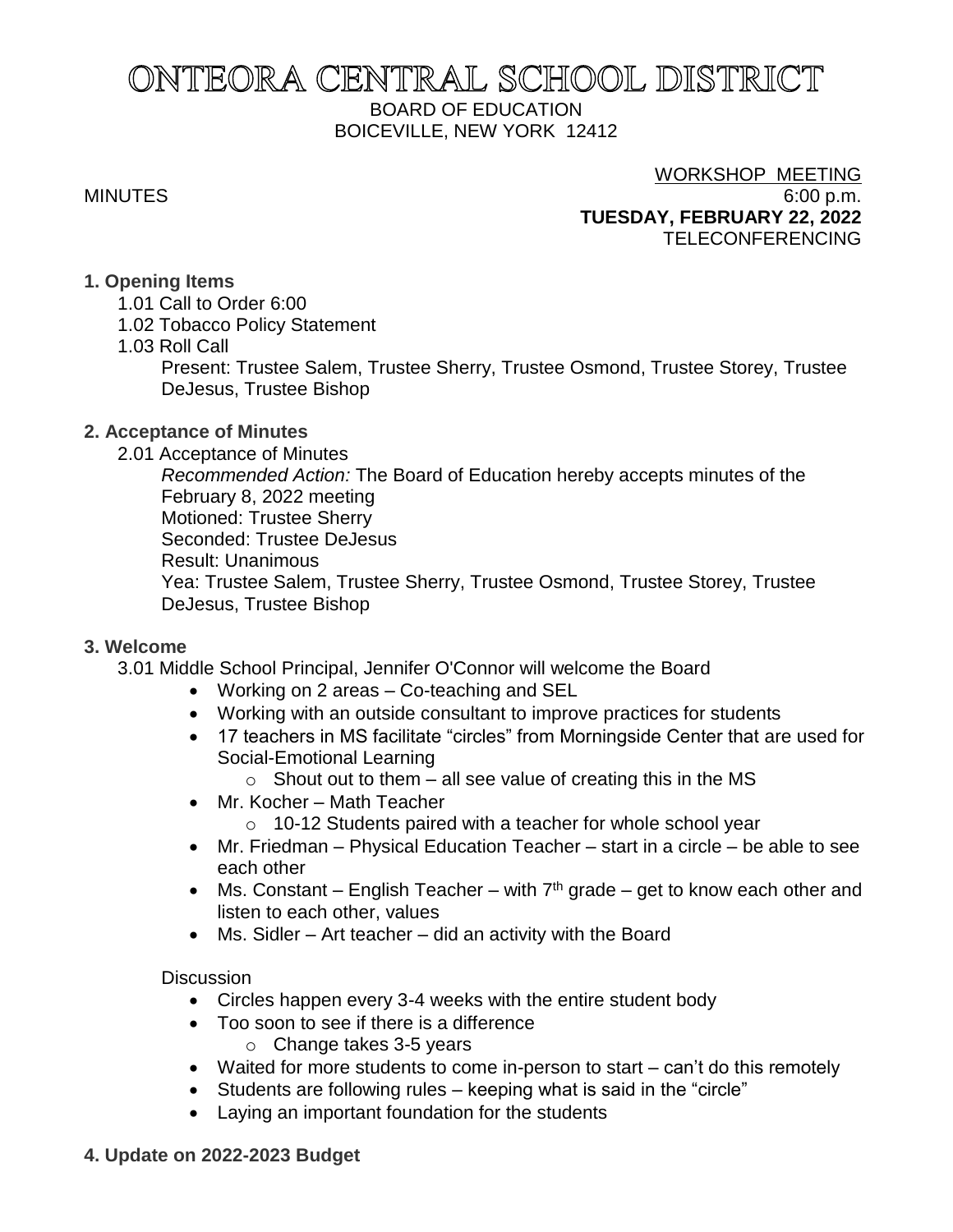- 4.01 Interim Assistant Superintendent for Business, Dr. Don Gottlieb will update the Board on the 2022-2023 Budget (proposed 6:15 duration 20 min)
	- Met with all administrators to get the needs for 2022-2023 Budget
	- 2022-2023 Budget Includes:
		- o New position in Business Office/created and filled in 2021-2022
		- o Increased participation in BOCES Public Information COSER
		- o Increase in postal rates
		- o BOCES Capital Construction
		- o Retirement of Elementary Principal.
		- o Reduced appropriation for custodial equipment and maintenance contracts
		- o New snow plow truck and attachment (convert existing plow to sander)
		- $\circ$  Replace 30 passenger bus #67, 2009, 220,000+ miles with a minivan
		- o Serial bond has been paid off
		- o New part-time English teacher at the high school
		- o New clerical position in transportation/created and filled in 2021-2022
		- o New special education position at Bennett
		- o New nursing position (floater)/created and filled in 2021-2022
		- o Increase vehicle repair parts (inflation)
		- o Increase Health Insurance rate to increase due to COVID
	- 2021-2022 Budget: \$ 58,784,143
	- 2022-2023 Projected Budget \$ 60,340,994
		- o increase of 2.648%

Discussion:

- Administration salaries based on previous permanent positions
- What is the Board expecting to pay new Superintendent and new Business official?
- Vehicle feasible for electric? Need to speak to Director of Transportation o Ulster County purchased 4 new hybrid/lectic buses
- Floating nurse temporary position for 21-22 assess at the end of this year, person has taken on a lot of the tasks because of COVID – may be redefined in the next 2 months
	- o Be conservative and keep it in the budget
	- o Some school districts hire floating nurses or teachers because it is so hard to find substitutes
- Special education is additional position expanding Co-Teaching program projection of the numbers

### **5. Superintendent News**

5.01 The Superintendent will report on District News

- Phoenicia PTA surprised students with Valentine's decorations and treats
- Phoenicia and Woodstock teachers attended Teachers College Reader and Writers workshop – quick start training
- Phoenicia is working on their refurbished sign
- Woodstock Spirit Week PTA provided tie-dye shirts
- Bennett celebrated the therapy dog's birthday with a beach theme
- MS/HS Band Winter concerts this week
	- o Music department was able to provide tickets to those attending in-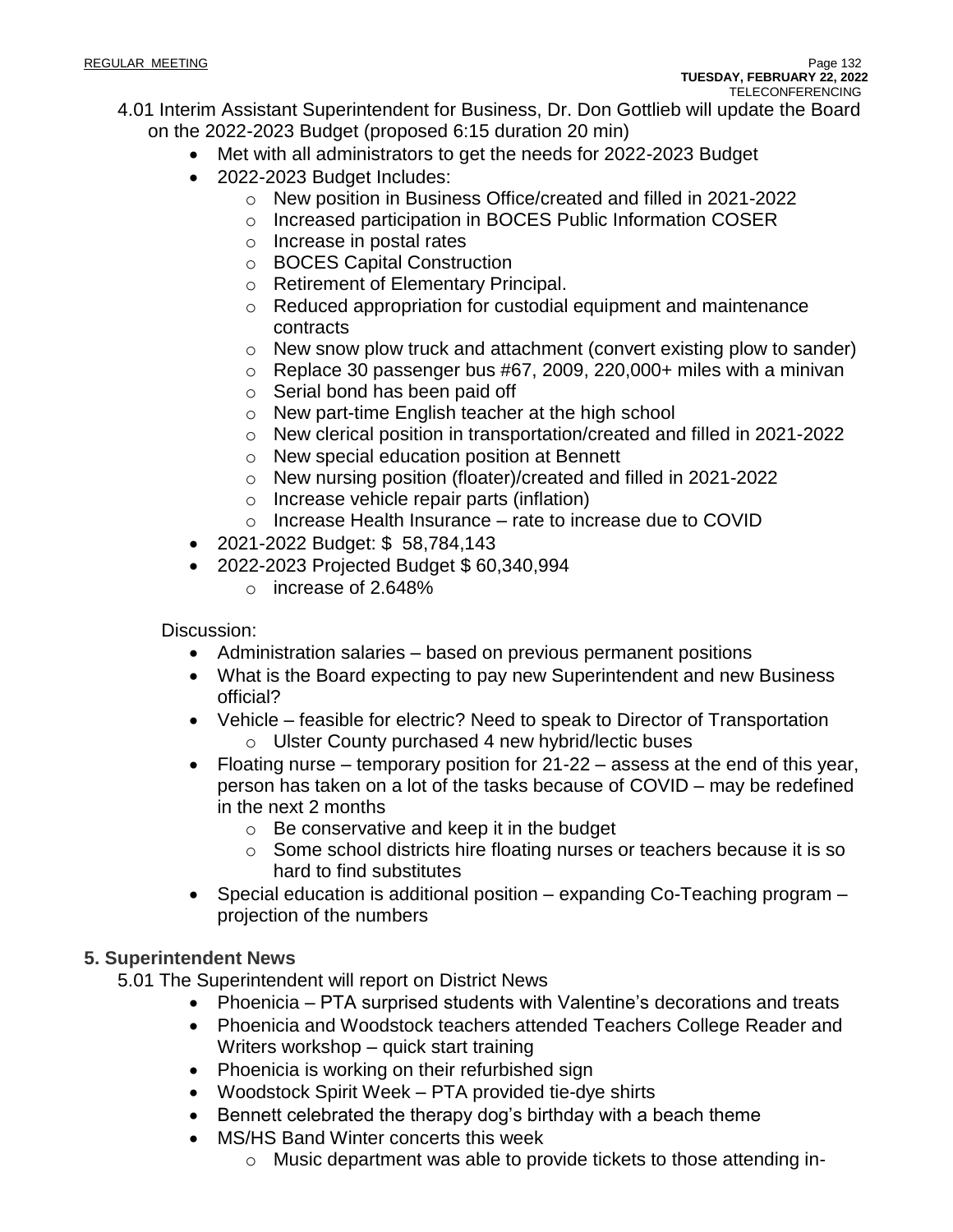person

- o Orchestra and Chorus can be viewed on YouTube
- Winter sports winding down HS wrestler going to Albany for State Championship
	- o Varsity girls Basketball Team heading to sectionals
	- $\circ$  Spring starts 3/14/22 registration open in Family ID
- Last week Shared Decision Making Team met they were given articles on insights to school on schools post-pandemic
	- o Reflect on lessons learned by Pandemic, build upon good things
- Second dose vaccine clinic at Phoenicia
- Authorize mask mandated policy regulations are now in effect until April 22, 2022 - still in effect in all NY Schools
- Early Friday morning a wind storm resulted in power loses in district
	- o Was 5<sup>th</sup> emergency day, 1 day left

### **Discussion**

- Update on Booster Club
	- o Have articles of incorporation mailed to start, now they can fundraise
- Outdoor seating will be back ASAP but ground in area has to be firm enough for the tents to not sink

### **6. Board District News**

- 6.01 The Board will report District News (proposed 6:35)
	- 6:55

Trustee DeJesus reported that the Middle School concert was fantastic – applaud the music teachers. Smaller than in past years

### **7. Student Representative Report**

- 7.01 The student Representative on the Board, Noelle Crandell, will give a report Jackson Spiotta reported in the absence of the Student Representative
	- Outside initiatives Victoria Gardens will have an invoice with pricing
	- Mr. Edelman gave student government a presentation about anonymous system for bullying, etc.

### Discussion:

- Feedback about how students feel about the anonymous system
	- o Student Government will ask peers and get back to board next meeting

## **8. Acknowledge Public Be Heard Comments**

8.01 The Board will acknowledge the public be heard comments from the last meeting No one spoke

### **9. Public and Student Comment**

9.01 Public and Students may comment on any agenda or non-agenda item (proposed 6:50)

No comment was made

**10. Discussion and Possible Action**

10.01 Donations for Scholarships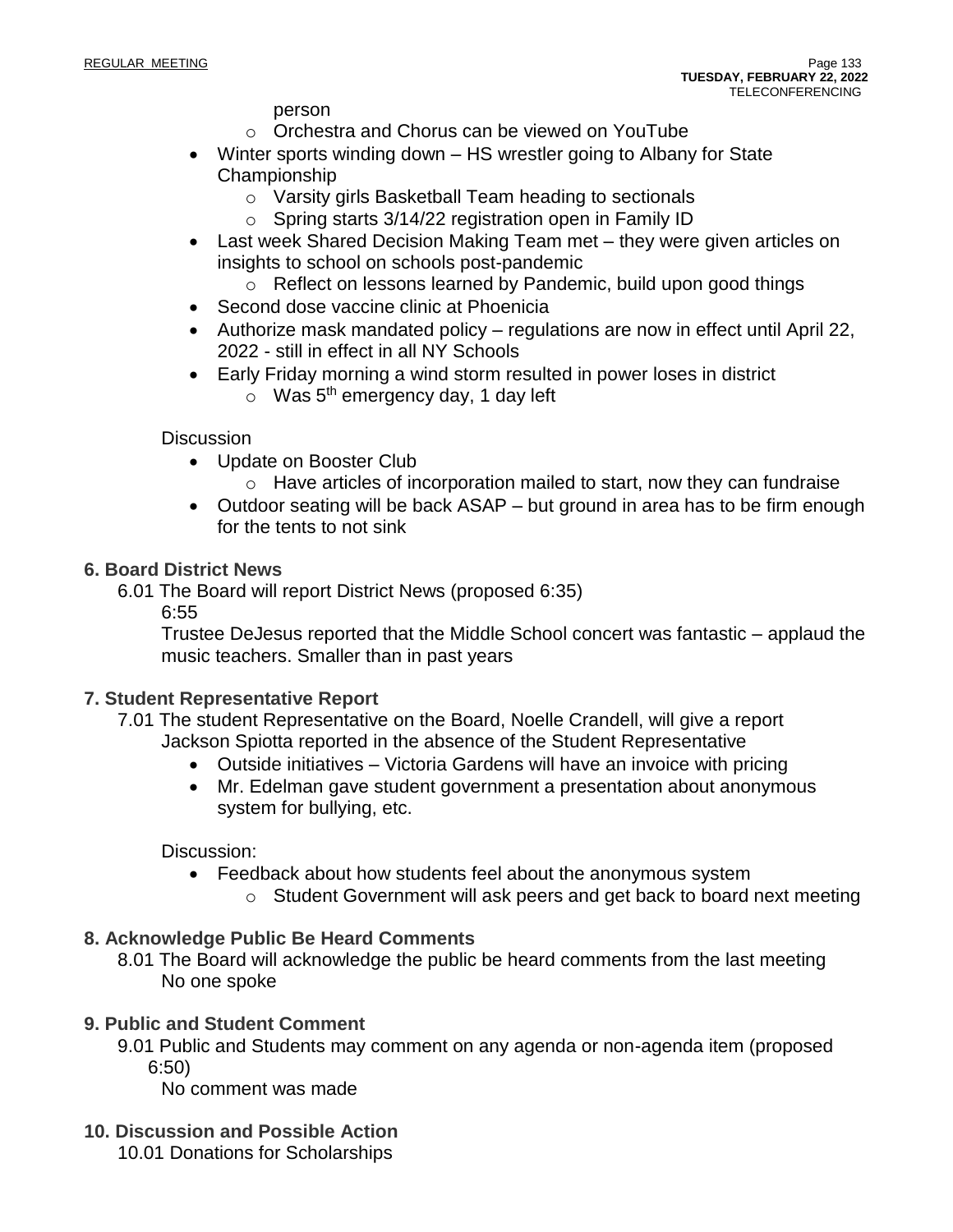7:00

*Recommended Action:* The Superintendent recommends acceptance of donations totaling \$5,000.00 CASH, from various donors as scholarship awards for the graduating class. The Superintendent recommends approval of the following donations:

\$1,000.00 321 Foxhall, LLC \$1,000.00 Dean Decicco \$2,000.00 Ulster County Glass & Mirror \$1,000.00 Rondout Plate & Mirror Motioned: Trustee Bishop

Seconded: Trustee DeJesus

• Thank you as always to our generous community

Result: Unanimous

Yea: Trustee Salem, Trustee Sherry, Trustee Osmond, Trustee Storey, Trustee DeJesus, Trustee Bishop

### 10.02 Donation from Lifetouch

*Recommended Action:* The Superintendent recommends acceptance of a donation totaling \$247.96 CASH, from Lifetouch National School Studios to support PBIS at the Woodstock Elementary School and recommends increasing budget line A2110.431-07 Supplemental by \$247.96 Motioned: Trustee Bishop Seconded: Trustee DeJesus Result: Unanimous Yea: Trustee Salem, Trustee Sherry, Trustee Osmond, Trustee Storey, Trustee DeJesus, Trustee Bishop

10.03 Approve Overnight Trip

*Recommended Action:* The Board of Education hereby approves a Wrestler to attend the NYSPHSAA Championships on February 24-26, 2022 in Albany, NY with the related expenses. Motioned: Trustee Sherry Seconded: Trustee Salem

Result: Unanimous

Yea: Trustee Salem, Trustee Sherry, Trustee Osmond, Trustee Storey, Trustee DeJesus, Trustee Bishop

10.04 Create 3 Positions

*Recommended Action:* The Board of Education hereby creates the following positions: 2.0 FTE Bus Drivers 0.4 FTE Teacher on Special Assignment (TOSA) Motioned: Trustee Sherry Seconded: Trustee Bishop Result: Unanimous Yea: Trustee Salem, Trustee Sherry, Trustee Osmond, Trustee Storey, Trustee DeJesus, Trustee Bishop

10.05 Update on Board Goals (proposed 7:15 duration 10 min)

• Hire a Superintendent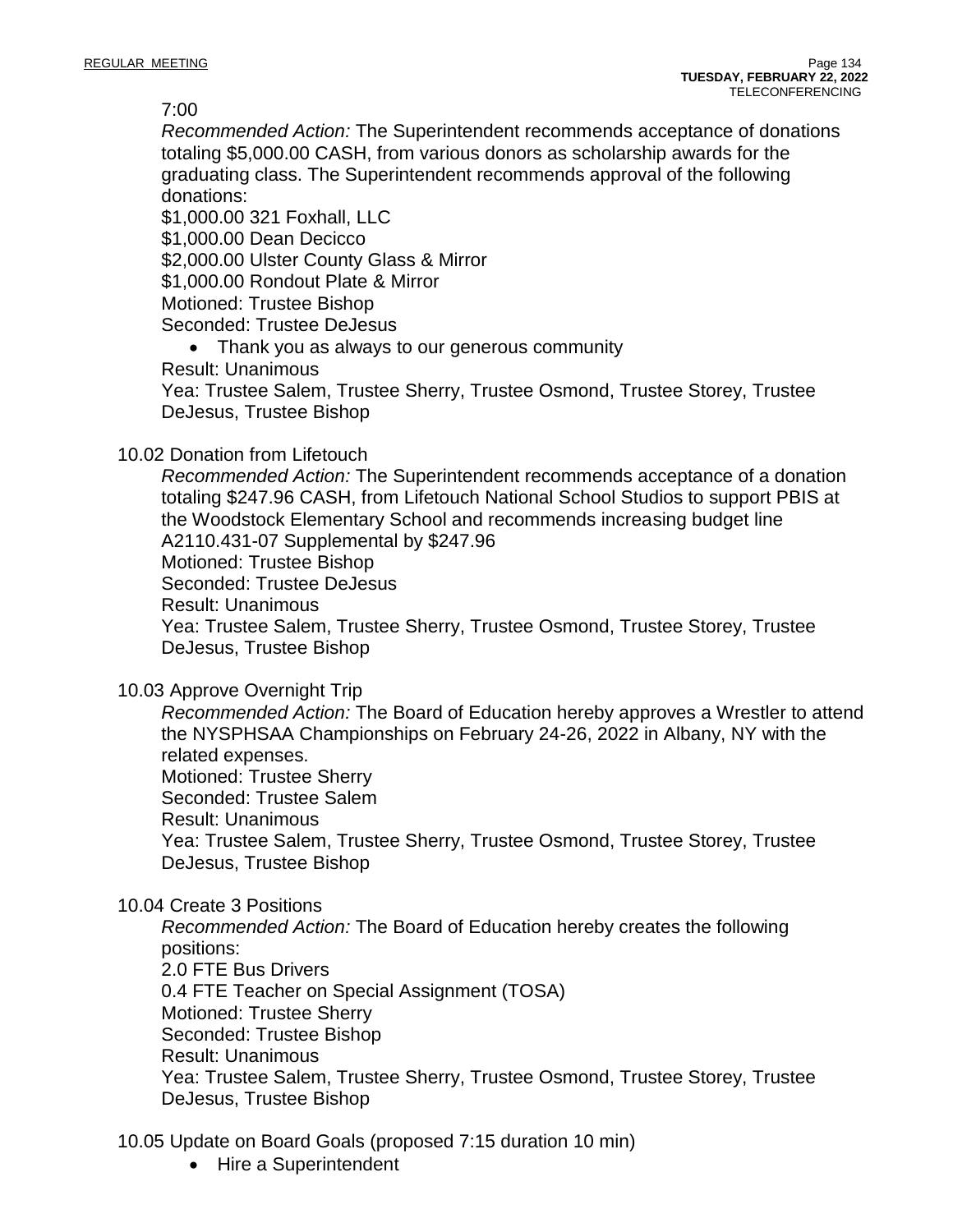- o Posting closed on Friday
- o Have a number of applicants
- o Will share resumes and applications
- $\circ$  Meet soon and then set up informal conversations with those chosen
- Be sure the resolution on Later Start Times begins September 2022
	- o Unchanged
		- o Met with Elementary PTAs and 2 trustees
		- o COVID forum cancelled last Tuesday, next Tuesday discuss communication
		- $\circ$  Scheduling Later Start Time forums will reach out to PTAs to find out good times
			- Wait for Transportation director to be back

### **11. Policies**

11.01 First Reading of Policy 5961 Alcohol and Drug Testing of Drivers **2009 2022** 5961 Non-Instructional/Business Operations

**BLUE IS FROM THE ATTORNEY, REST IS NYSSBA ALCOHOL AND DRUG TESTING OF DRIVERS** The Board of Education recognizes the dangers inherent in alcohol and controlled substance use by employees, especially those in safety-sensitive positions. To ensure the safety of its students and to comply with federal regulations, the Board requires alcohol and controlled substance testing of certain district employees, mainly "drivers," operators of "other school buses," and any other employee who is subject to such testing, in accordance with and as set forth in the applicable federal and state requirements **as well as relevant collective bargaining agreements**.

#### **Definitions**

1. "Driver" is defined as includes any person who operates a commercial motor vehicle. This includes, but is not limited to: Full time, regularly employed drivers; casual, intermittent or occasional drivers; leased drivers and independent owner-operator contractors.

2. "Other school buses" include those covered by applicable federal regulations (see list below) and any other motor vehicle either owned by the district or by a private company, operated to transport students, children of students, teachers, and other supervisory persons to or from school or school activities.

### **Testing Responsibilities**

**Consistent with federal regulations, tT**he district shall directly, by contract, or through a consortium, implement and conduct a program to provide alcohol and controlled substance testing of employees **who are** drivers**, or** who operate a commercial motor vehicle, perform in a safety-sensitive position, and are required to hold a commercial driver's license. Such Employees holding such positions include:

- 1. drivers of vehicles designed to transport 16 or more passengers, including the driver;
- 2. drivers of commercial motor vehicles whose manufacturer's rating is 26,001 lbs. or more; or
- 3. any other employee who may drive or service a listed vehicle (e.g. a mechanic who performs test drives, repairs, inspects, or loads or unloads a listed-vehicle listed in 1 or 2 above).

Controlled substance and alcohol tests will be conducted **for operators of all ""other school buses"" consistent with the procedures applicable to the implementation of federal regulations. Volunteers who drive a bus with passengers fewer than 30 days per year are not subject to such testing.**

**Generally, the required testing will be conducted** at or prior to the time of employment and randomly throughout the school year **in accordance with any relevant collective bargaining agreements**. In addition**, However, drivers are subject to additional testing under federal regulations** testing will be conducted when a supervisor has a reasonable suspicion that **an employee an employee a driver** has engaged in prohibited alcohol or controlled substance use; after certain accidents; prior to return to duty when the **employee** employee **driver** has been found to violate district policy and federal regulations; and after the **employee's** employee's **driver's** return to duty.

#### **Driving Prohibition**

In accordance with federal and state law, a driver will not be permitted to may not drive if he or she: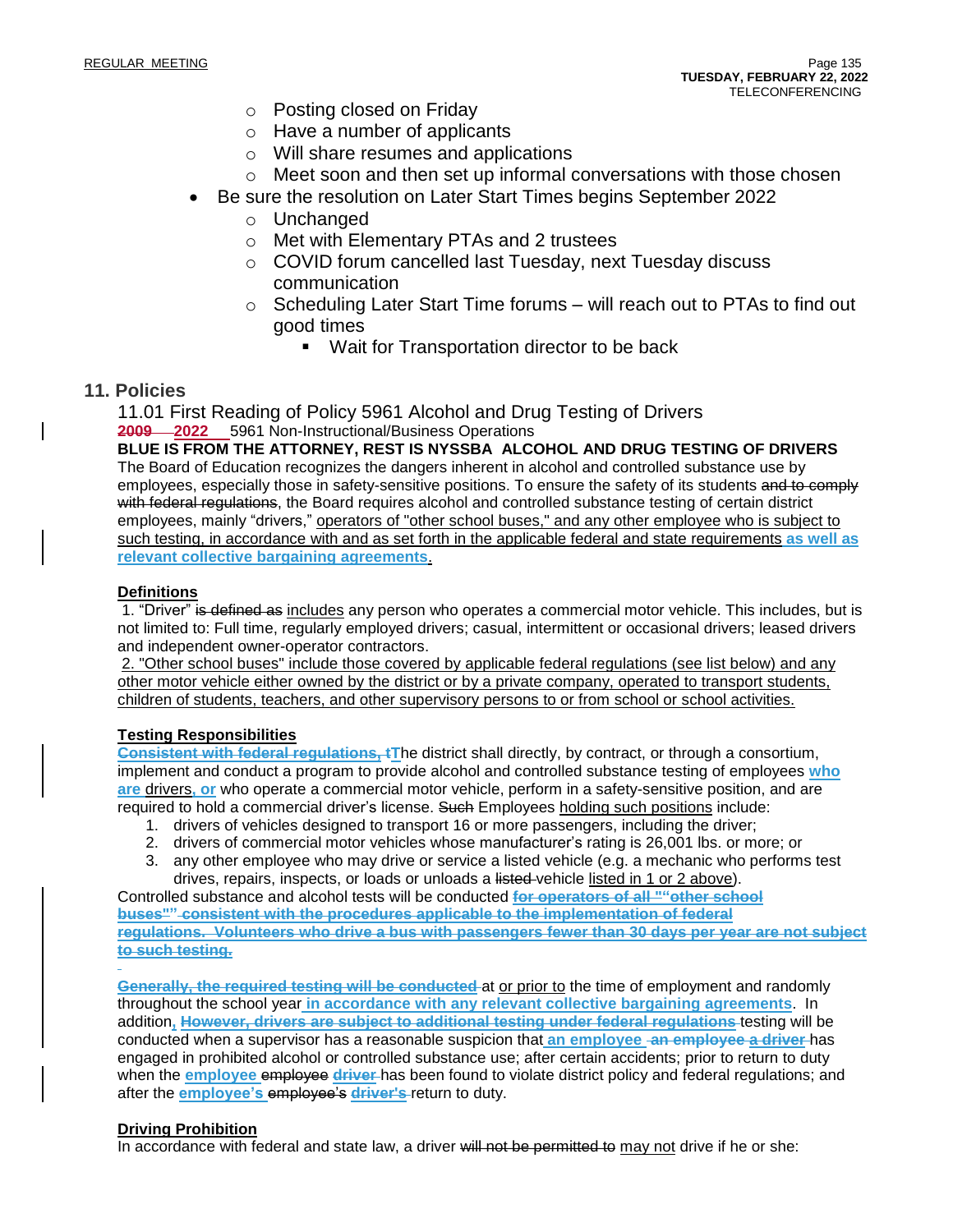- 1. possesses, consumes or is reasonably believed to possess or have consumed alcohol or a controlled substance, while on duty;
- 2. uses or is under the influence of alcohol or a controlled substance that is not lawfully prescribed within six hours or less before duty;
- 3. has an alcohol concentration of 0.02 or higher, or tests positive for a controlled substance; or
- 4. refuses to take a required alcohol or controlled substance test.

Also, no driver shall use alcohol after being involved in an accident in which there was a fatality or in which the driver was cited for a moving violation and a vehicle was towed from the scene or an injury was treated away from the scene until he/she has been tested or 8 hours have passed, whichever occurs first.

#### **Enforcement of Driving Prohibitions**

The school district will not require or permit **employees drivers of vehicles listed above, as well as operators of all "other school buses" defined above,** to be on duty or operate a listed vehicle or other school bus, if it appears that they have consumed a drug/controlled substance (except those lawfully prescribed) or alcohol within the preceding eight hours. This shall be based on the person's general appearance, conduct, or other substantiating evidence. **Those who maintain, repair, or garage listed vehicles or school buses that involves incidental driving without passengers, are exempt from this requirement, but are still prohibited from consuming controlled substances and alcohol within six hours of going on duty.**

#### **Response to Positive Testing Results**

Any employee **driver employee** who is tested and found to have an alcohol concentration of at least 0.02, but less than 0.04, shall be removed from the position until his or her next regularly scheduled duty period, but not less than 24 hours following administration of the test. Any employee **driver employee** found to have violated this requirement may be disciplined in accordance with the provisions of the applicable collective bargaining agreement, district policy, and/or law. Operators of "other school buses" subject to random testing pursuant to New York Law will be subject to the same consequences based upon an alcohol concentration of at least 0.02 but less than 0.04 as drivers listed above.

If a driver has an alcohol concentration of 0.04 or greater, or has engaged in prohibited alcohol or controlled substance use, he or she will be removed from driving duties, and referred to a substance abuse professional. The employee **driver employee** may be required to complete a treatment program and/or be disciplined pursuant to district policy and/or collective bargaining agreement. No driver who has abused controlled substances and/or alcohol may return to duty unless he/she has successfully passed a required return to duty test. Thereafter, the driver will be subject to follow-up testing. Operators of "other school buses" subject to random testing pursuant to New York Law will be subject to the same consequences based upon an alcohol concentration of 0.04 or greater or a positive drug test as drivers listed above.

#### **Re-Testing**

Should the district receive a dilute test result in which the creatinine concentration is greater than 5mg/dL in the case of any pre-employment, return-to-duty, follow-up, reasonable suspicion, or random test, it is the policy of the district that the individual shall be re-tested and that re-test will become the test of record.

 If, however, the district wishes to retest, then you must specify the circumstances under which you wish to retest (i.e., pre-employment, follow-up testing, etc.). Please note that the regulations require that you treat all individuals the same for this purpose and that you must inform individuals in advance of your decision on these matters. The BOCES Health and Safety Services group has recommended that districts retest in three areas: pre-employment, return-to-duty and follow-up testing. The sample paragraph above has been drafted to require retesting for all individuals in all five areas. Please modify to reflect your district's intended practice.

 Districts should also note that there is a charge for the re-tests and decide who will bear the additional expense.

### **Policy Distribution**

The Superintendent of Schools shall ensure that a copy of this policy, the district's policy on misuse of alcohol and use of controlled substances, information on alcohol and drug abuse and treatment resources and any other information prescribed by federal regulations is provided to all drivers and operators of "other school buses" prior to the initiation of the testing program and to each driver or operator of "other school" buses" subsequently hired or transferred to a position subject to testing.

Cross-ref: 9320, Drug-Free Workplace; 9610, Staff Substance Abuse;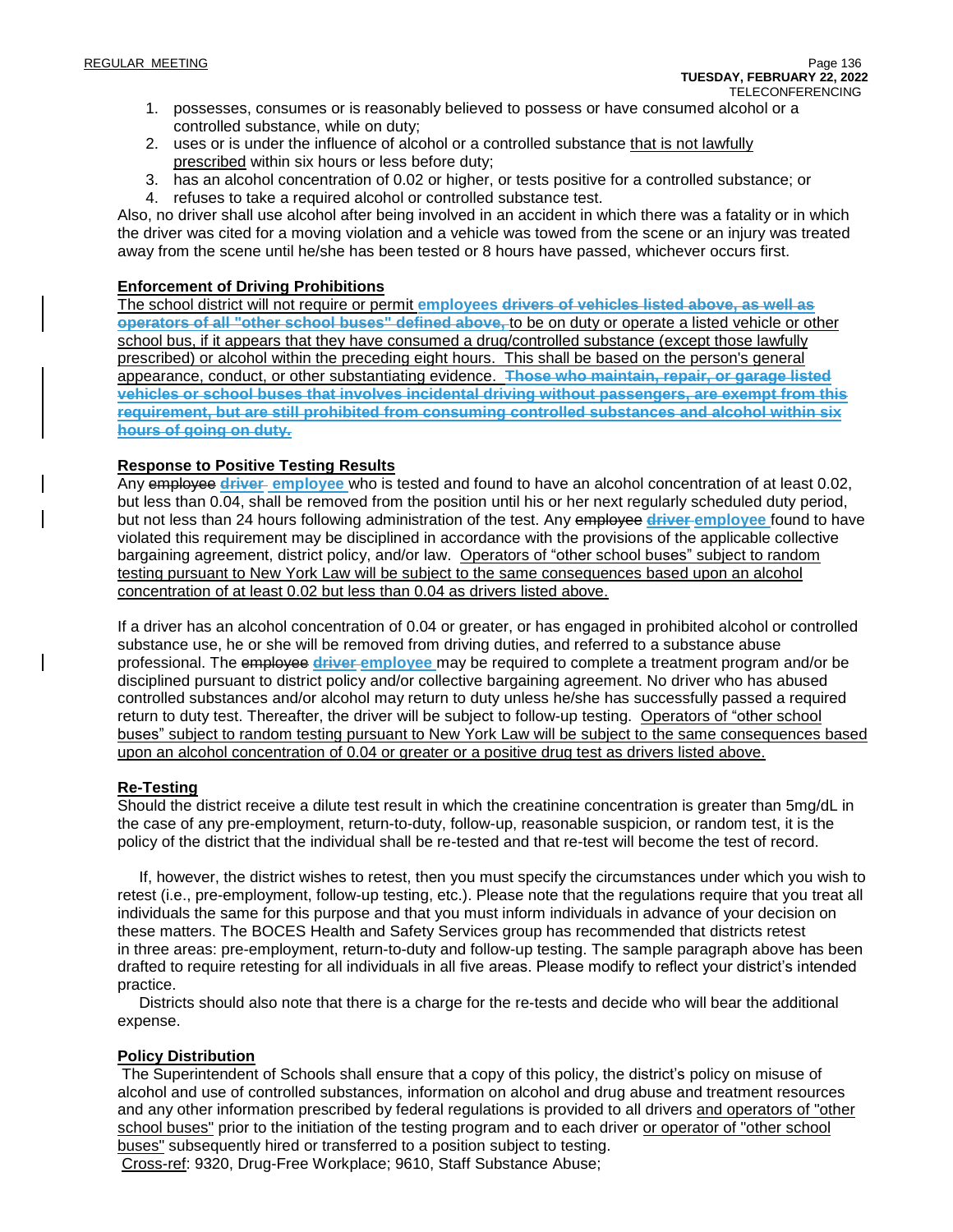Ref: Omnibus Transportation Employee Testing Act of 1991, 49 U.S.C. §§31136; 31306; 49 U.S.C. §521(b); 49 CFR Part 391 (Qualifications/Disqualifications); 49 CFR Part 382 (Drug and Alcohol Testing Requirements); 49 CFR Part 40 (Testing Procedures); 49 CFR §395.2 (On-duty time defined); Vehicle and Traffic Law §§509-g; 509-l; 1192; 1193; *Will v. Frontier CSD Bd. of Educ.*, 97 N.Y.2d 690 (2002)

11.02 First Reading of Policy 7640 Student Individualized Education Program

• Nice policy is passed, letters that parents receive will change and recording will be

### asked and can request at the moment<br>20102022 7640 Students STUDENT INDIVIDUALIZI **20102022** 7640 Students **STUDENT INDIVIDUALIZED EDUCATION PROGRAM**

#### **Development of Individualized Education Program**

 The Board of Education directs that the Committee on Special Education (CSE) or Committee on Preschool Special Education (CPSE) shall have prepared a written statement (program) for each child with a disability.

 Such an Individualized Education Program (IEP) will be developed by the CSE or CPSE upon referral, and reviewed or revised, whichever is appropriate, for every child with a disability at least annually or in the event that the program no longer appears to be appropriate to meet the student's needs and ability level.

 The District shall ensure that each student with a disability has an IEP in effect at the beginning of each school year. IEPs developed on or after January 1, 2009 will be on the form prescribed by the Commissioner.

#### Functional Behavioral Assessments/Behavioral Intervention Plans

 A functional behavioral assessment (FBA) **is may be** an integral part of the evaluation and reevaluation of a student with a disability **which and** should be used throughout the process of developing, reviewing and revising a student's IEP when the student's behavior impedes learning of the child or others. The FBA is the process of determining why a student engages in challenging behavior and how the student's behavior relates to the environment.

 The FBA provides a baseline of the student's problem behaviors with regard to frequency, duration, intensity and/or latency across activities, settings, people and times of the day and includes:

- a) The identification of the problem behavior;
- b) The definition of the behavior in concrete terms;
- c) The identification of the contextual factors that contribute to the behavior (including cognitive and affective factors); and
- d) The formulation of a hypothesis regarding the general conditions under which a behavior usually occurs and probable consequences that serve to maintain it.
- The CSE/CPSE will ensure that functional behavioral assessments, when appropriate, are conducted and reviewed

 a) Identify supplementary aids and services, modifications and/or related services appropriate to address the identified behaviors to promote the student's involvement and progress in the general curriculum;

- b) Determine a student's eligibility for special education services;
- c) Develop the IEP which includes behavioral goals and objectives and positive behavioral supports and strategies.

 In the case of a student whose behavior impedes his/her learning or that of others, the CSE/CPSE shall consider strategies, including positive behavioral interventions and supports and other strategies to address that behavior. The need for a behavioral intervention plan (BIP) shall be documented on the IEP and such plan shall be reviewed at least annually by the CSE/CPSE. In addition, regular progress monitoring of the frequency, duration and intensity of the behavioral interventions shall be conducted at scheduled intervals, documented and reported to the parents and CSE/CPSE.

 A behavioral intervention plan may not include the use of aversive interventions or time out rooms except in accordance with specific Board policy regulating these techniques.

#### **Individual Evaluations**

to:

 Parental consent must be provided for an initial evaluation. If such consent is not received within thirty (30) calendar days of receipt of the referral, the CSE/CPSE Chairperson will document all attempts made to obtain the consent and, if appropriate, advise the Board of its right to utilize the due process procedures to conduct an evaluation without parental consent.

 Unless a referral is withdrawn, an individual evaluation at no cost to the parent will be completed by the CSE/CPSE within sixty (60) calendar days after written parental consent has been obtained or a parental refusal to consent is overridden, unless:

a) An extension is mutually agreed to by the parent and the CSE/CPSE for the following situations:

 1. Transfer students: A student enrolls in the District after sixty (60) days and prior to a determination by the student's previous school district as to whether the student has a disability, but only if the new school district is making sufficient progress to ensure a prompt completion of the evaluation and the parent and the new district agree to a specific timeframe for completion; or

2. Students suspected of having learning disabilities; or

b) The parent or student repeatedly fails or refuses to produce the student for evaluation.

 No student shall be required to obtain a prescription for a drug or other substance identified as a controlled substance by the federal Controlled Substances Act as a condition of receiving an evaluation.

 The individual evaluation will include a variety of assessment tools and strategies, including information provided by the parent. The purpose of the evaluation is to gather relevant functional, developmental and academic information that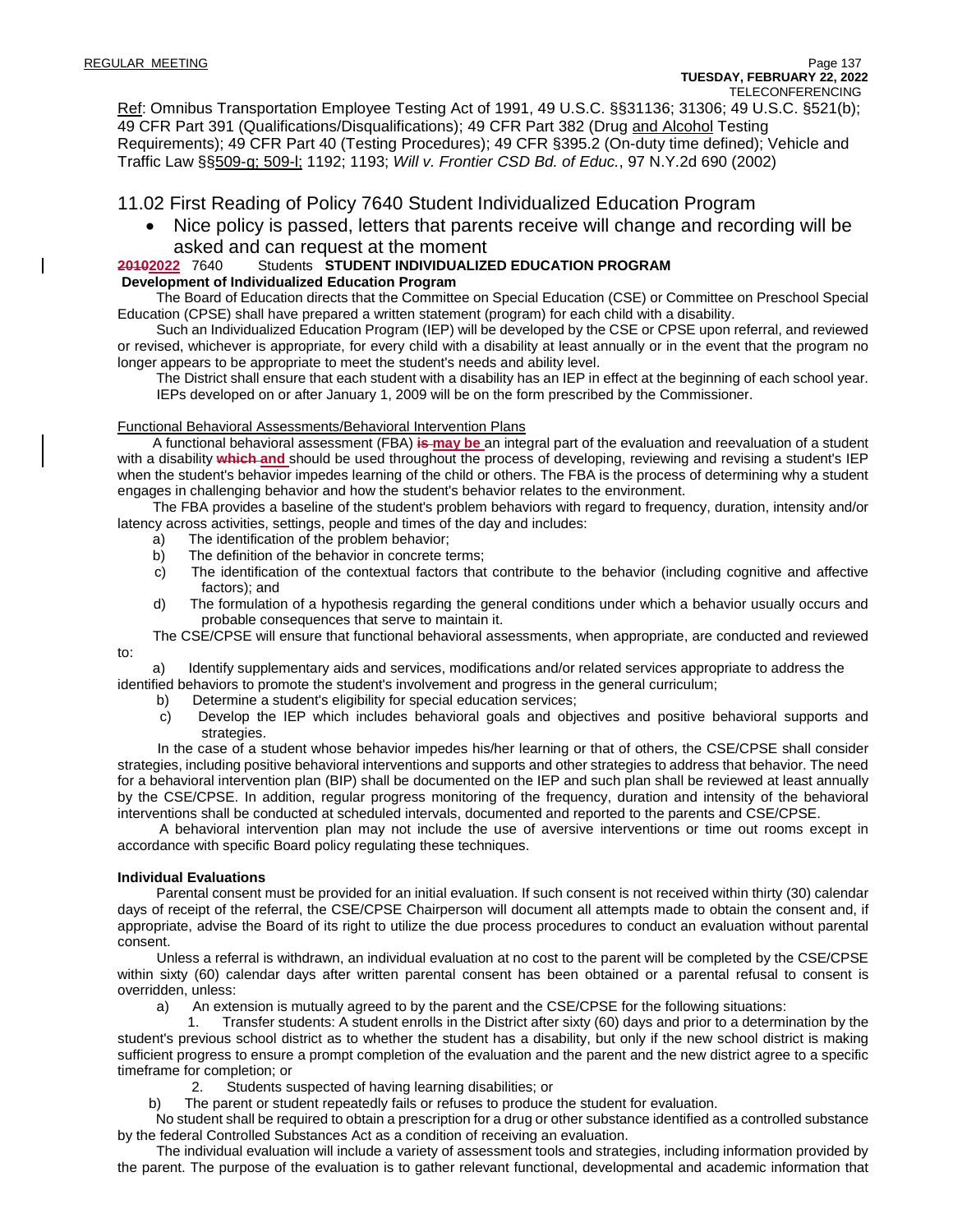may assist in determining whether the student is a student with a disability and the content of the student's IEP. This shall include information relating to enabling the student to participate and progress in the general education curriculum (or for a preschool child, to participate in appropriate activities.)

 As part of any evaluation, a group that includes the CSE/CPSE and other qualified professionals, as appropriate, shall review existing evaluation data on the student including evaluations and information provided by the parents of the student, current classroom-based assessments, local or state assessments, classroom-based observations, and observations by teachers and related services providers. In addition, the group will consider information about the student's physical condition, social or cultural background, and adaptive behavior.

 On the basis of that review, and input from the student's parents, the group shall identify what additional data, if any, are needed to determine:

- a) Whether the student has or continues to have a disability;
- b) The present levels of academic achievement and related developmental needs of the student, including:
	- 1. Academic achievement, functional performance, and learning characteristics;
	- 2. Social development;
	- 3. Physical development; and
	- 4. Management needs
- c) In the case of a reevaluation of a student, whether the student continues to need special education; and

 d) Whether any additions or modifications to the special education services are needed to enable the student to meet the measurable annual goals set out in the IEP of the student and to participate, as appropriate, in the general education curriculum.

 If additional data are not needed, the District must notify the parents of that determination and the reasons for it and of the right of the parents to request an assessment to determine whether, for purposes of services provided in accordance with law and Commissioner's Regulations, the student continues to be a student with a disability and to determine the student's educational needs. The District is not required to conduct the assessment unless requested to do so by the student's parents.

 The determination that a student has a learning disability will be made in accordance with the procedures outlined in Section 200.4(j) of Commissioner's Regulations.

#### **Individual Re-evaluations**

A CSE/CPSE shall arrange for an appropriate re-evaluation of each student with a disability:

 a) If the District determines that the educational or related services needs, including improved academic achievement and functional performance of the student warrant re-evaluation;

- b) If the student's parent or teacher request a re-evaluation;
- c) At least once every three (3) years, unless the District and the parent/person in parental relation agree in writing that such re-evaluation is unnecessary.

 A re-evaluation shall not be conducted more frequently than once a year unless the parent and the District representative appointed to the CSE/CPSE agree otherwise.

 The re-evaluation will be conducted by a multi-disciplinary team or group of persons, including at least one (1) teacher or other specialist with knowledge in the area of the student's disability. The re-evaluation shall be sufficient to determine the student's individual needs, educational progress and achievement, the student's ability to participate in instructional programs in regular education and the student's continuing eligibility for special education. The results of any re-evaluations must be addressed by the CSE/CPSE in reviewing, and as appropriate, revising the student's IEP.

 To the extent possible, the District shall encourage the consolidation of re-evaluation meetings for the student and other CSE/CPSE meetings for the student.

#### **Amendments to the IEP**

 Amendments to the IEP made after the annual review by the CSE/CPSE may be made by reconvening the CSE/CPSE and rewriting the IEP or by developing a written document to amend or modify the student's current IEP, provided that:

 a) The parents/persons in parental relation request an amendment to the IEP and the District and parents/persons in parental relation agree to the amendment in writing; or

 b) The District provides the parents/persons in parental relation a written proposal to amend a provision or provisions of the IEP conveyed in language understandable to the parents/persons in parental relation in their native language or other dominate mode of communication, informs and allows the parents/persons in parental relation the opportunity to consult with the appropriate personnel or related service providers concerning the proposed changes, and the parents/persons in parental relation agree in writing to the amendments.

 If the parents/persons in parental relation agree to amend the IEP without a meeting, they shall be provided prior written notice (notice of recommendation) of the changes to the IEP and the Committee notified of the changes. If the changes are made by rewriting the entire IEP, the District shall provide the parents/persons in parental relation a copy of the rewritten IEP. If the amendment is made without rewriting the entire document, the District shall provide a copy of the document that amends the IEP or, upon request, a revised copy of the entire IEP with the amendments incorporated.

**Use of Recording Equipment at IEP Meetings**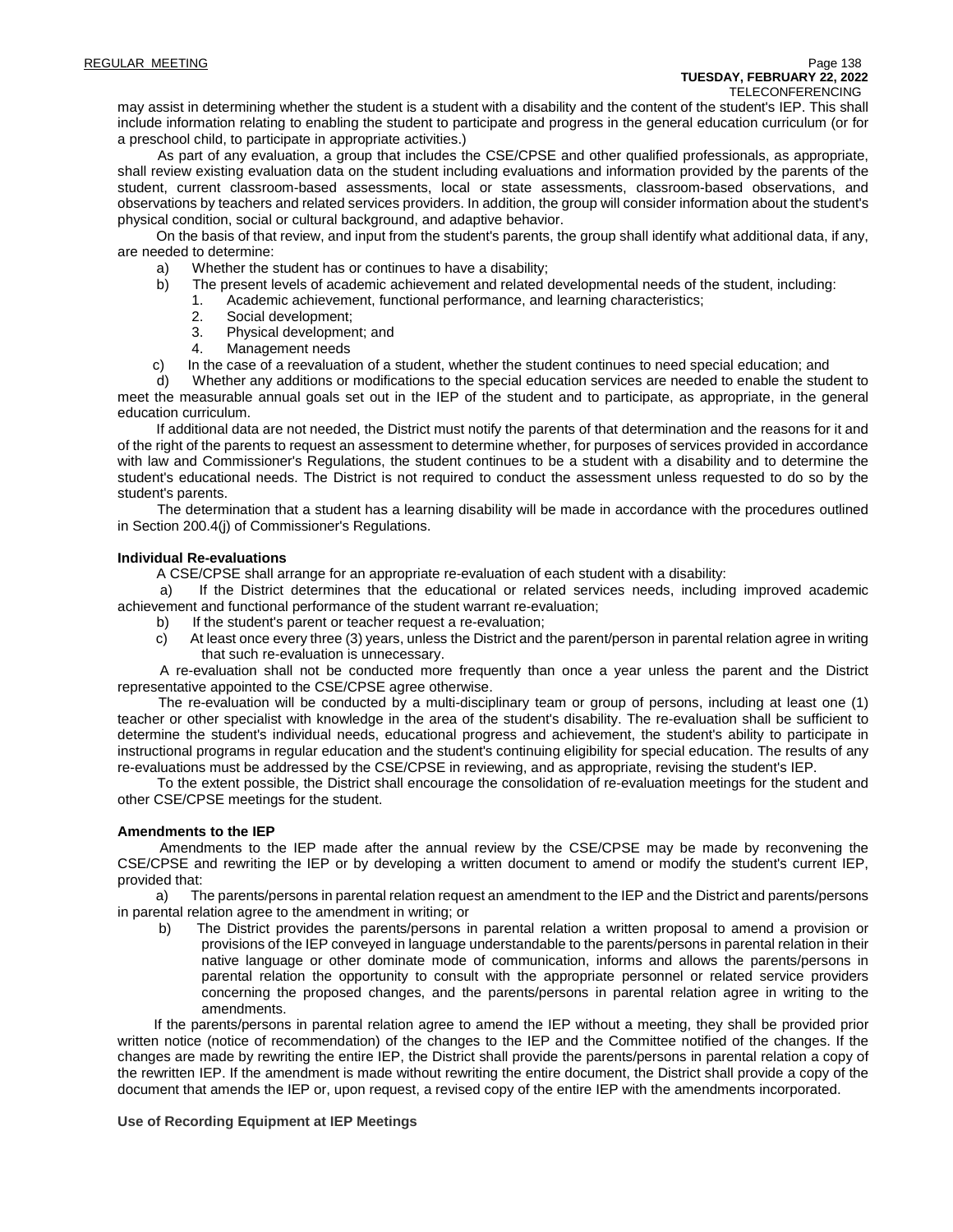#### **The Committee on Special Education shall make digital recordings of meetings**

**regarding individualized education programs for students with disabilities upon the request of their parent or guardian.**

 **Unless otherwise refused by the parent/guardian, in writing, The Board of Education shall make digital recordings of all meetings regarding individualized education programs for students with disabilities.**

 **If the parent/guardian wishes to receive a digital audio copy of the meeting, they shall promptly be supplied with such a copy.**

#### **Provision of Individualized Education Program**

 The Board of Education directs that the Superintendent/designee(s) establish administrative practices and procedures to ensure that each regular education teacher, special education teacher, related service provider and/or other service provider who is responsible for the implementation of a student's IEP is provided a paper or electronic copy of such student's IEP (including amendments to the IEP) prior to the implementation of such program. For purposes of this policy, "other service provider" means a representative of another public school district, charter school, Board of Cooperative Educational Services (BOCES) or school enumerated in Education Law Articles 81, 85 or 89 where the student receives or will receive IEP services. Further, the District will designate at least one (1) school official who shall be responsible for maintaining a record of the personnel who have received IEP copies for each student.

 Any *copy of a student's IEP shall remain confidential* in compliance with the Individuals with Disabilities Education Act, the Family Educational Rights and Privacy Act, and District policy regarding confidentiality of student records; and shall not be disclosed to any other person other than the parent of such student, except in accordance with federal and state laws and/or regulations. Appropriate training and information will be provided to designated school personnel, as applicable, to ensure the confidentiality of such information. Procedures will be established to ensure that copies of students' IEPs are stored in secure locations and retrieved or destroyed when such professionals are no longer responsible for implementing a student's IEP.

 The Chairperson of the CSE, CSE subcommittee, or CPSE *shall designate* for each student one (1) or, as appropriate, more than one (1) professional employee of the School District with knowledge of the student's disability and education program *who will be responsible to, prior to the implementation of the IEP, inform* each regular education teacher, special education teacher, related service provider, other service provider, supplementary school personnel (i.e., a teaching assistant or a teacher aide as defined in Commissioner's Regulations), and other provider and support staff person of his/her responsibility to implement the recommendations on a student's IEP, including the responsibility to provide specific accommodations, program modifications, supports and/or services for the student in accordance with the IEP. In selecting the professional staff person(s), the Chairperson could select him/herself for this responsibility, another administrator, or a teacher, related service provider or other professional based on the particular circumstances of the student's disability and education program.

 The School District shall also ensure that each teaching assistant, teacher aide and each other provider responsible for assisting in the implementation of a student's IEP has *the opportunity to review* a copy of the student's IEP (including amendments) prior to the implementation of such program. Further, each teaching assistant, teacher aide and such other provider responsible for assisting in the implementation of a student's IEP shall have *ongoing access* to a copy of the IEP, which may be the copy provided to the student's special education teacher or the teacher or related service provider under whose direction the supplementary school personnel or other provider works. However, the District may, at its discretion, provide a copy of the IEP to teaching assistants and/or teacher aides.

A copy of a student's IEP shall be provided to the student's parents at no cost to the student's parents.

Individuals with Disabilities Education Improvement Act of 2004, Public Law 108-446 Section 615(k)(l); Individuals with Disabilities Education Act (IDEA), 20 United States Code (USC) Section 1400 et seq. ; 21 United States Code (USC) Section 812(c); Education Law Articles 81, 85 and 89 and Sections 3208 and 4402(7); 8 New York Code of Rules and Regulations (NYCRR) Sections 200.1(hh), 200.2(b)(11), 200.4(b)(4),200.4(d)(3)(i), 200.4(e)(3), 200.4(f), 200.4(j), 200.16(e)(6) and 200.22

NOTE: Refer also to Policy #7619 -- Use of Time Out Rooms

#### 11.03 First Reading of Policy 3260 Booster Clubs

• Ask attorney who revised this what is meant by "paragraph 3" refers

**2018 2022** 3260 Community Relations

#### POLICY IS FROM NYSSBA – REPLACES THE CURRENT ONE CHANGES ARE FROM ATTORNEY AND POLICY COMMITTEE

#### **BOOSTER CLUBS**

#### Purpose

The Board of Education recognizes and appreciates the cooperation and support given by booster clubs and parent organizations The Board of Education, the administration and all other personnel of the district shall each endeavor to foster a positive and productive relationship with booster clubs and parent organizations.

**Title IX**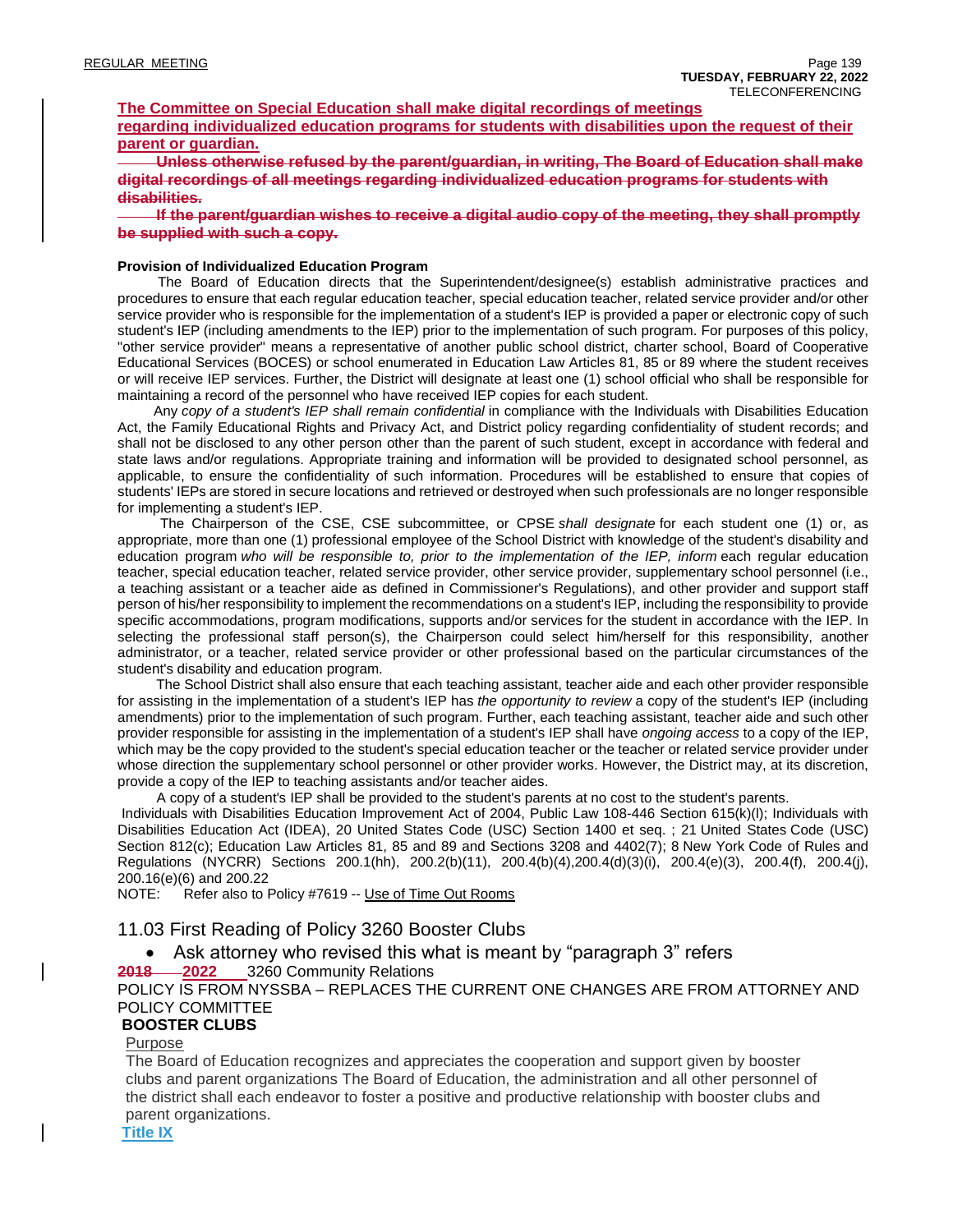**The School District has a responsibility under Title IX to ensure that boys' and girls' programs are provided with equivalent benefits, treatment, services and opportunities regardless of their source. When determining equivalency, benefits, services and opportunities attained through the use of private funds (e.g., "booster clubs"), such funds are considered in combination with all benefits, services and opportunities.**

**Private fundraising, including student-initiated fundraising, is permissible under Title IX. Further, compliance with Title IX does not mean that teams must "share" proceeds from fundraising activities. It does, however, place a responsibility on the District to ensure that benefits, services, treatment and opportunities overall, regardless of funding sources, are equivalent for male and female athletes.**

**In accordance with the Office for Civil Rights, in order for the District to be in continuing compliance with Title IX requirements, the District must assure that services, benefits and opportunities in its athletic programs are provided on an equivalent basis to both boys and girls, including those services, benefits and opportunities that are provided through the use of outside financial assistance such as donations, fundraising by coaches, and booster clubs or other related organizations.**

#### **Guidelines**

**While booster clubs and parent organizations are not controlled by the District, Ii**n order for this process to flow appropriately, the following guidelines are put in place by the Board:

#### **Organization**

- 1. The Board shall provide booster clubs and parent organizations opportunities to support local school athletic, extracurricular, and student club efforts. Each booster club and parent organization must maintain current by-laws. Booster clubs and parent organizations shall also follow the district policies and Code of Conduct regulations **when engaging in events on school property**.
- 2. The district's Athletic Director **or Superintendent's designee \***shall be the administrative **liaison contact** for booster clubs and parent organizations that support district athletic programs.
- 3. Building principals shall be the administrative **liaison contact** for building-based booster clubs and parent organizations that support district extracurricular and student club activities. The Superintendent shall designate the administrative **liaison contact** for all nonathletic district-wide booster clubs.
- 4. Each booster club and parent organization shall yearly submit a listing of its officers to the appropriate district administrative **liaison contact** after the annual organizational meeting of the booster club or the parent organization.

#### Other Guidelines and Restrictions

- 1. **The following classifications of individualsDistrict students** are not eligible for membership in booster clubs or parent organizations**.:** a. **District students.**
- 1. **Coaches of district athletics or teacher activity sponsors/advisors should, when possible, attend the meetings of booster clubs and parent organizations in an advisory capacity.**
- 2. When using any school facility for meetings, fundraising, socials, banquets, and other activities, booster clubs and parent organizations must make a request in writing as per Board Policy 3280 **"Community Use of School Facilities."**
- 3. Booster clubs and parent organizations are not permitted to use the district's **marks (** name**, mascot** or logo**)** without license or express permission granted in writing by the Superintendent. If an organization desires to use a **logo mark** other than the designated district **logo mark** for use by the club or organization on merchandise or for any other reason, such use must be approved in writing by the Superintendent.

#### Financial Records

- 1. All booster clubs and parent organizations must elect or otherwise designate a Treasurer.
- 2. **a)** Financial records must be maintained and made available, upon request, for Board and/or public inspection;
- 3. **The organization must have its own tax identification number and may not use the school district's tax identification number.**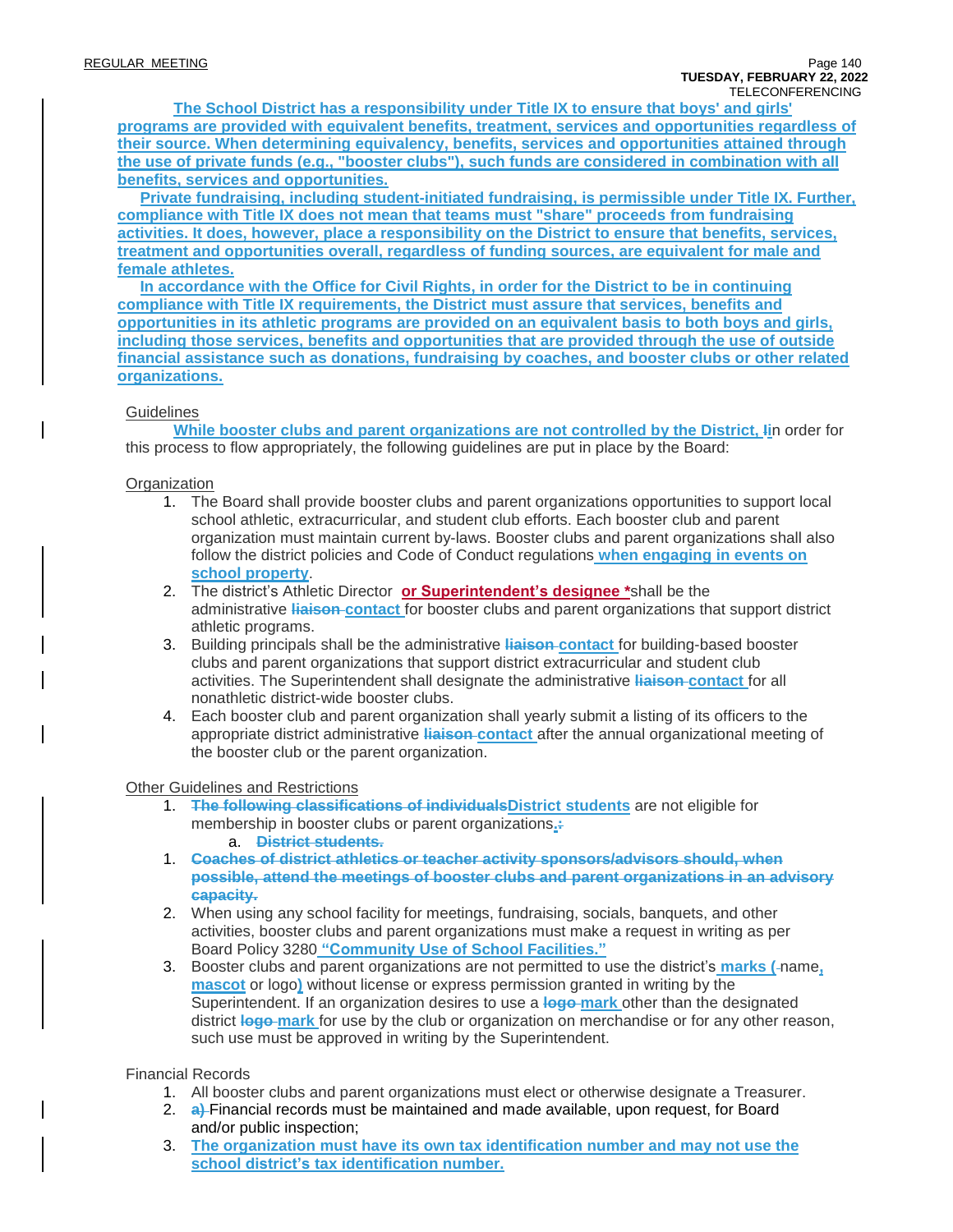#### **Concerns**

Concerns or issues of individual members of booster clubs regarding the organization should be made **following the chain of command as indicated belowto the organization's officers. If: the member has a concern that relates to how the booster club interacted with the District, the member should contact the designated contact as described above.**

- a. **Step 1 – Organization officers.**
- a. **Step 2 –Director of Athletics, PE, Health & Dean of Students**
- a. **Step 3 – Superintendent.**
- a. **Step 4 – Board of Education**

#### Fundraising

- 1. All fundraising activities shall comply with Policy #7450 **"Fundraising by Students**.**"**
- 2. Parents/Guardians should be given the option to participate, donate money of equal value, or not participate in any fundraiser. In other words, mandatory fundraisers are not permitted.

Improvements to the District Buildings and Grounds1. **Proposed improvements to the district buildings and grounds being made by the booster club or parent organization must have the approval of the Superintendent. Any improvement to the district's buildings and grounds is ultimately the decision of the Board of Education. A booster club or parent organization who wishes to propose an improvement to the district's buildings and grounds must first present their proposal to the Superintendent. Any improvements will be done by the Board of Education through the acceptance of a gift or donation in accordance with policy 5230 "Gifts, Grants and Donations to the School District." Paid consultants to the boosters clubs or parent organizations for various projects, including but not limited to construction, should not be engaged without School Board approval.**

#### Recognition Functions (Banquets)

Each booster club or parent organization may sponsor athletic, extracurricular, or club banquets to which all participating students shall be invited either with or without charging admission to such students. **All banquets must be approved by the Superintendent and/or their designee.**

#### Printed Programs

Booster clubs and parent organizations which print programs for any reason shall follow the procedures as outlined in the administrative regulation related to this policy in regard to such printed programs.

#### Expenditures for Equipment, Supplies, Etc.

- 1. All game uniforms shall be purchased by the district.
	- a. The "game uniform" includes any clothing that Is worn during the athletic contest and that:
	- b. Displays the school colors or logo (except shoes) and
	- c. Is purchased by the district and
	- d. Is intended to be collected by the school at the conclusion of the season.
- 2. **Any a**ncillary gear and apparel such as coaching aid equipment items, bags, totes, **pregame warm-ups, sweatshirts,** etc., **may be** purchased **and/or donated** by booster clubs, parent organizations, corporate sponsors, or other non-school sanctioned entities to the district for use by the district team or student club **must meet NYSPHSAA rules and guidelines and be approved by the Board of Education in accordance with paragraph 3 before they can be utilized by the students**.
- 3. Items purchased or donated **other than by the districtby an outside organization** must meet the criteria as established in Policies 3271 **"Solicitation of Charitable Donations from School Children," 3272 "Advertising in the Schools"** and 52**23**0 **"Gifts, Grants and Donations to the School District on donations**.

#### Disbanding Booster Clubs or Parent Organizations

A booster club or parent organization may disband on its own accord by submitting a written notice to the designated administrative liaison. All monies remaining in the organization's account **must be turned over to the district for use in connection with the team or activity which the organization had supported to the extent permitted by law, with any residual amount going to support district**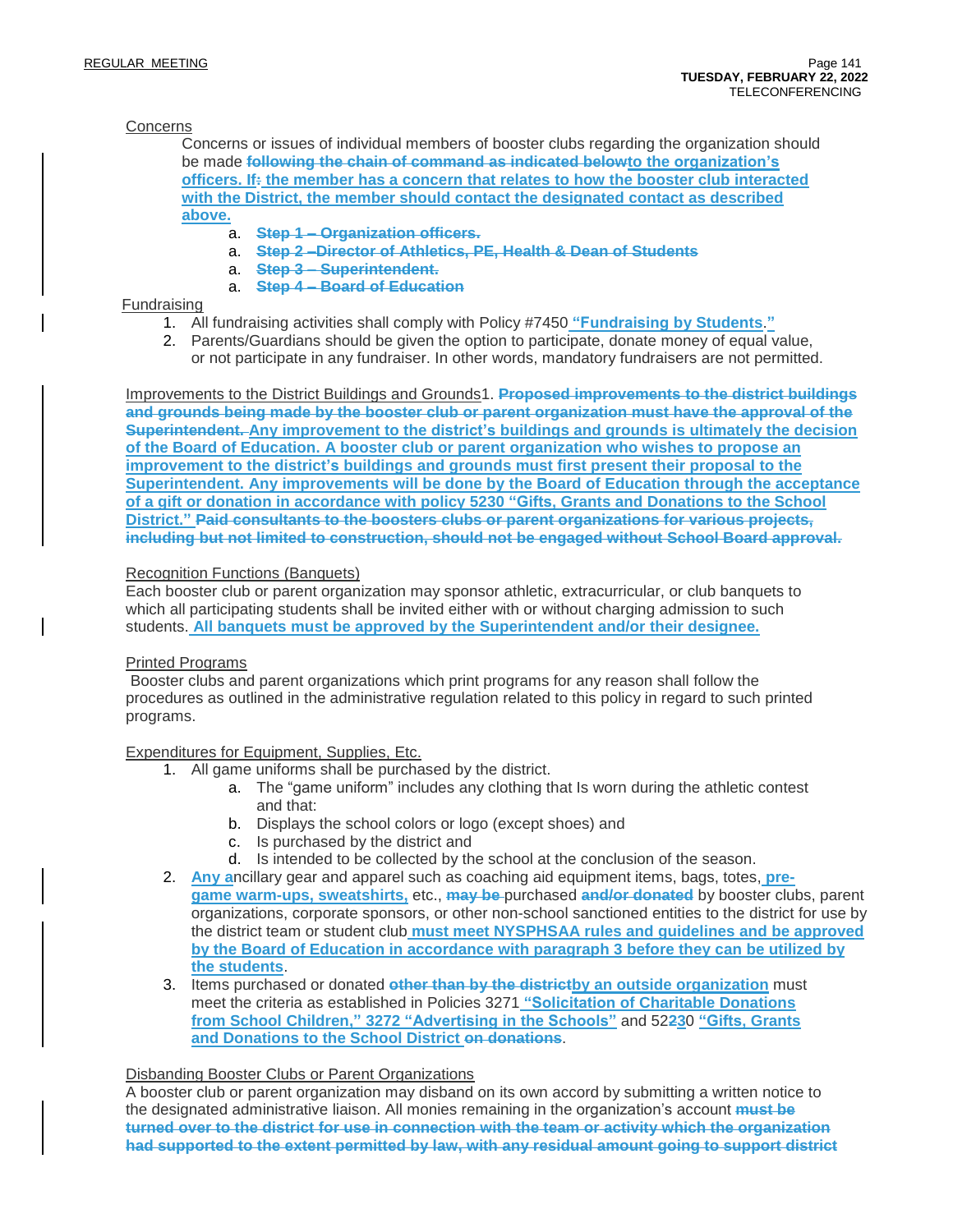**athletics or other student activities generallymust be handled appropriately by the organization**. **This may include donating the money to the Board of Education.**

#### **Compliance**

- 1. **No booster club or parent organization shall engage in any activity outside established Board policies and administrative regulations.**
- 1. Violation of Board policy, Board administrative regulation, Title IX of the U.S. Code, as well as any other applicable state or federal laws and regulations may lead to revocation of a booster club's or parent organization's function in district activities.
- 2. Should any issues of compliance regarding this or other district policy or administrative regulation emerge between a booster club or parent organization and the district, the Superintendent shall resolve the situation.
- 3. **The Board retains final responsibility and authority for the management and operations of school-sponsored activities and curriculum.**

### **12. Independent Contract Retainers**

12.01 Approve all Independent Contract Retainers & Contracts

*Recommended Action:* The Board of Education hereby approves the ICRs in item # 12.02 - 12.06

Motioned: Trustee Bishop

Seconded: Trustee DeJesus

• Ryan's Story is geared for MS about empathy Result: Unanimous Yea: Trustee Salem, Trustee Sherry, Trustee Osmond, Trustee Storey, Trustee DeJesus, Trustee Bishop

### 12.02 Health & Safety Services - Kingston

*Recommended Action:* BE IT RESOLVED, that the Board of Education of the Kingston City School District establishes the rate of \$1,154.00 per pupil for the school year 2021-2022 for Health Services provided for Onteora resident pupils attending nonpublic schools in the Kingston City School District.

BE IT FURTHER RESOLVED, that the Board President and Clerk of the Board of Education be authorized to sign contracts for health services for the 2021-2022 school year.

### 12.03 Contract with Clark Patterson Lee

*Recommended Action:* BE IT HEREBY RESOLVED on recommendation by the Superintendent of Schools that the Board of Education of the Onteora Central School District approve the contract between the Onteora Central School District and Clark Patterson Lee for professional design services for the Phoenicia and Woodstock exterior doors and site work in the amount of \$85,000 and authorizes the Superintendent to sign such an agreement.

### 12.04 ICR Gibbons

*Recommended Action:* BE IT HEREBY RESOLVED on recommendation by the Superintendent of Schools that the Board of Education of the Onteora Central School District approve the Independent Contractor Retainer between the Onteora Central School District and JoEllen Gibbons retained as Administrative Mentor effective February 23, 2022 to June 30, 2022 at a rate of \$100.00 per session to a maximum of \$3,000.00 and authorizes the Superintendent to sign such an agreement.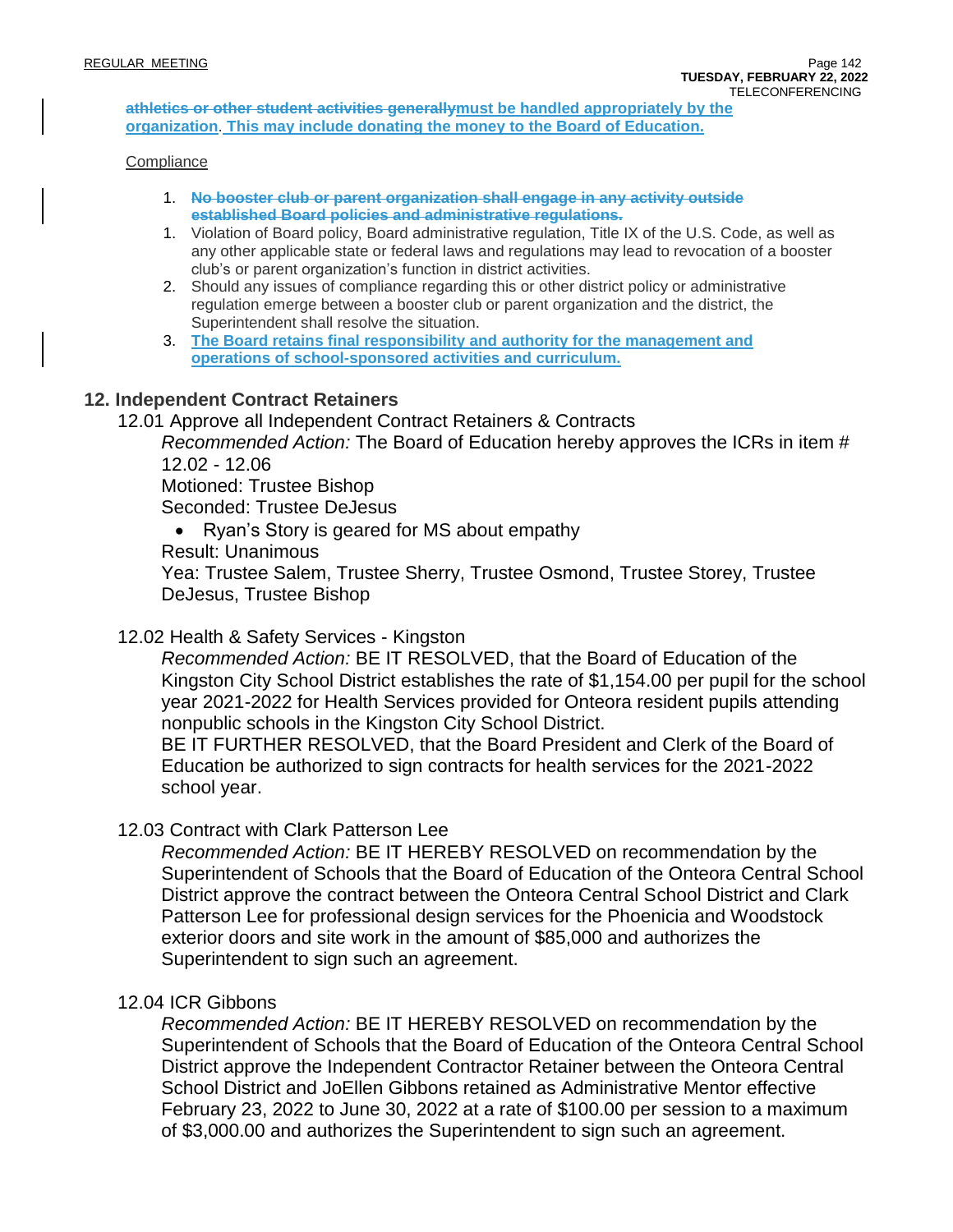### 12.05 ICR - Fowlin

*Recommended Action:* BE IT HEREBY RESOLVED on recommendation by the Superintendent of Schools that the Board of Education of the Onteora Central School District approve the Independent Contractor Retainer between the Onteora Central School District and Michael (Mykee) Fowlin retained as Michael Fowlin effective March 4, 2022 to March 18, 2022 at a rate of \$1,750.00 per hour to a maximum of \$7,000.00 and authorizes the Superintendent to sign such an agreement.

### 12.06 ICR - Ryan's Story

*Recommended Action:* BE IT HEREBY RESOLVED on recommendation by the Superintendent of Schools that the Board of Education of the Onteora Central School District approve the Independent Contractor Retainer between the Onteora Central School District and Ryan's Story Presentation LLC retained as Presenter effective April 6, 2022 at a rate of \$2,500.00 and authorizes the Superintendent to sign such an agreement.

### **13. Consent Agenda**

13.01 Approve Consent Agenda (proposed 7:30)

*Recommended Action:* The Board hereby approves item numbers 13.02-13.05 Motioned: Trustee DeJesus Seconded: Trustee Bishop Result: Unanimous Yea: Trustee Salem, Trustee Sherry, Trustee Osmond, Trustee Storey, Trustee DeJesus, Trustee Bishop

#### 13.02 Personnel Agenda **TEMPORARY APPOINTMENT: INSTRUCTIONAL**

| <b>NAME</b>           | POSITION/SCHOOL                 | EFFECTIVE DATE        | REMARKS   |
|-----------------------|---------------------------------|-----------------------|-----------|
| Grant, Helene         | Special Ed. Teacher/Bennett     | $02/23/22 - 06/30/22$ | MA Step 1 |
| Fitzsimmons, Kathleen | 3 <sup>rd</sup> grade/Phoenicia | $02/23/22 - 06/30/22$ | MA Step 1 |

#### **TEMPORARY APPOINTMENT: NON-INSTRUCTIONAL**

| <b>NAME</b>    | POSITION/SCHOOL  | EFFECTIVE DATE        | REMARKS      |
|----------------|------------------|-----------------------|--------------|
| Davis, Loretta | Summer Custodial | $06/28/22 - 09/01/22$ | \$15.00/hour |

The following named NON-INSTRUCTIONAL personnel have served a probationary status and are recommended to a PERMANENT STATUS consistent with the applicable laws and regulations of the State of New York:

| <b>NAME</b>          | <b>POSITION</b>          | PROBATIONARY DATE | <b>PERMANENT</b><br><b>DATE</b> |
|----------------------|--------------------------|-------------------|---------------------------------|
| Klercker, Katelyn    | <b>Athletic Trainer</b>  | 08/23/2021        | 02/23/2022                      |
| Fauble, Wendy        | School Bus Driver        | 09/02/2021        | 03/01/2022                      |
| Galloway, Malik      | <b>School Bus Driver</b> | 09/02/2021        | 03/01/2022                      |
| Schoonmaker, Carissa | <b>School Bus Driver</b> | 09/02/2021        | 03/01/2022                      |
| <b>SUBSTITUTE</b>    |                          |                   |                                 |
| <b>NAME</b>          | <b>POSITION</b>          | <b>AMOUNT</b>     |                                 |
| Calinda, Aidan       | Teacher (uncertified)    | \$90.00/day       |                                 |
| Ostrander, Adam*     | Custodial/Groundskeeper  | \$15.00/hour      |                                 |

Schubert, Angelica Teacher (certified) \$125.00/day Schubert, Angelica Teaching Assistant (certified) \$90.00/day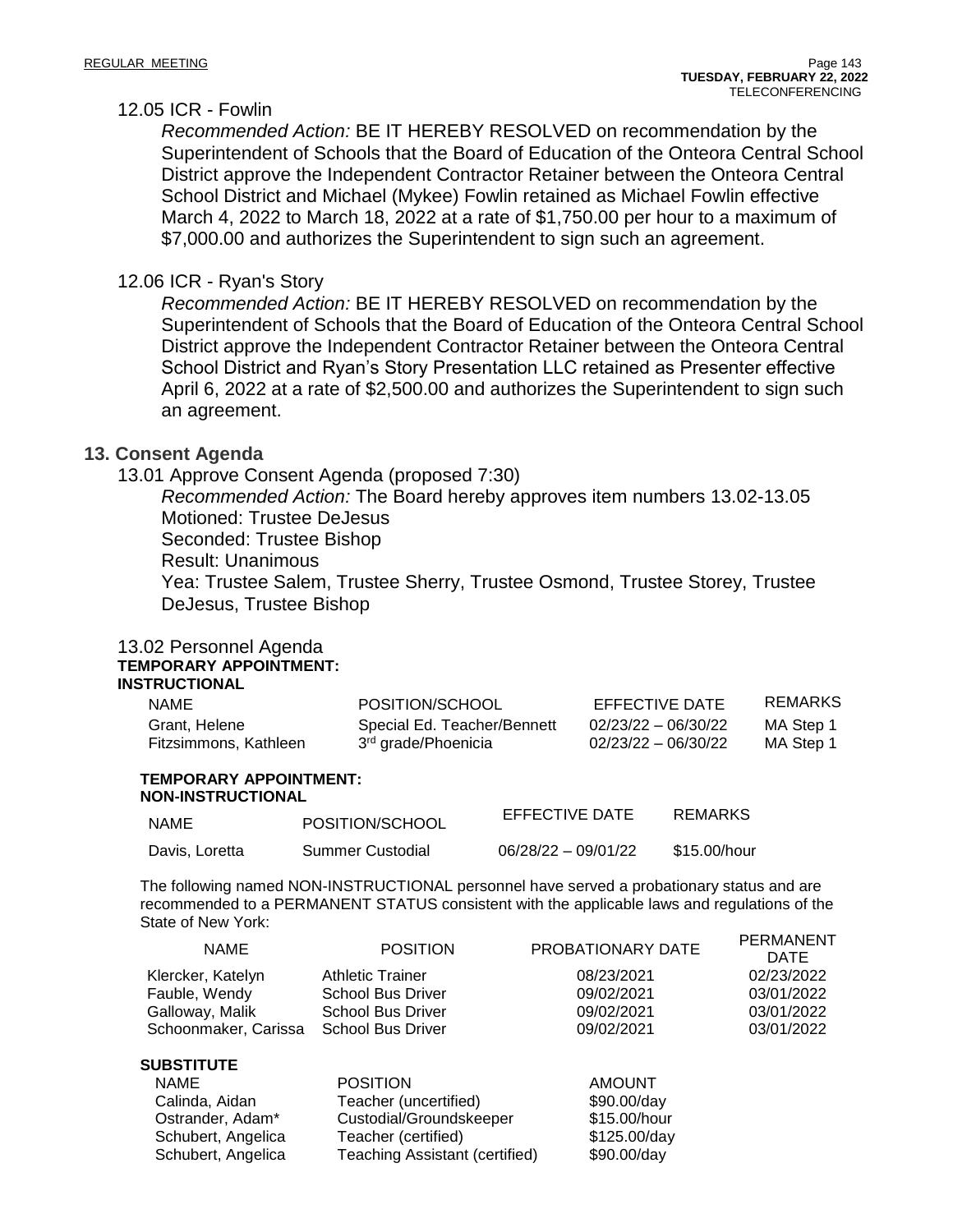\*pending pre-employment processing\*

#### **EXTRA DUTY STIPENDS:**

| <b>NAME</b>        | <b>POSITION</b>                   | <b>Effective Date</b> | <b>AMOUNT</b> |
|--------------------|-----------------------------------|-----------------------|---------------|
| Parisian, Erika    | Computer Advisor- Woodstock       | 09/01/21              | \$5,371.00    |
| Rushford, Michael  | Varsity-Baseball-Head Coach       | 03/14/22              | \$4,346.00    |
| Harkin, Brandon    | Varsity-Golf-Head Coach (girls)   | 03/14/22              | \$3,262.00    |
| Calinda, Jason     | Varsity-Track-Head Coach (boys)   | 03/14/22              | \$5,278.00    |
| Burkhardt, Patrick | Varsity-Track- Head Coach (girls) | 03/14/22              | \$5,278.00    |
| Wall, William      | Varsity - Track - Assistant Coach | 03/14/22              | \$3,571.00    |
| King, Thomas       | Varsity - Track - Assistant Coach | 03/14/22              | \$3,571.00    |
| Funck, Brianna     | Varsity - Track- Assistant Coach  | 03/14/22              | \$3,571.00    |
| Motzkin, Lauren    | JV-Softball- Head Coach (girls)   | 03/14/22              | \$3,262.00    |
| Thomas, Doris      | Modified- Softball-Head Coach     | 03/21/22              | \$2,064.00    |
| Weisz, Amy         | Modified-Track-Head Coach (girls) | 03/21/22              | \$2,545,00    |
| Gallin, Anne       | Modified-Track-Head Coach (boys)  | 03/21/22              | \$2,545.00    |
| Young, Jason       | Modified-Baseball- Head Coach     | 03/21/22              | \$2,064.00    |
| Warnes. Carsten    | Modified-Track - Assistant Coach  | 03/21/22              | \$2,064.00    |

13.03 Schedule U-The Committee on Special Education (CSE) and Committee on Pre-School Special Education (CPSE) Recommendations

*Recommended Action:* The Board hereby approves the Instruction - Schedule U-The Committee on Special Education (CSE) and Committee on Pre-School Special Education (CPSE) Recommendations, Schedule U, #2/22, Confidential, as reviewed by Trustee Bishop

### 13.04 Financial Reports

*Recommended Action:* The Board has reviewed and hereby accepts the Financial Reports for October and November 2021 and the Financial report for the quarter ending December 21.

### 13.05 Warrant Schedule 8

*Recommended Action:* The Board of Education has reviewed and hereby accepts Warrant Schedule 8

### **14. Old Business**

14.01 The Board will discuss Old Business

### **15. New Business**

15.01 The Board will discuss New Business

### **16. Request For Information**

16.01 Board members will request information of the Superintendent Trustee Bishop asked for the Part time staff and what they teach

### **17. Executive Session and Adjournment**

17.01 Enter Executive Session (proposed 7:45) *Recommended Action:* Motion to enter executive session to discuss the sale of real property Motioned: Trustee Bishop Seconded: Trustee DeJesus Result: Unanimous Yea: Trustee Salem, Trustee Sherry, Trustee Osmond, Trustee Storey, Trustee